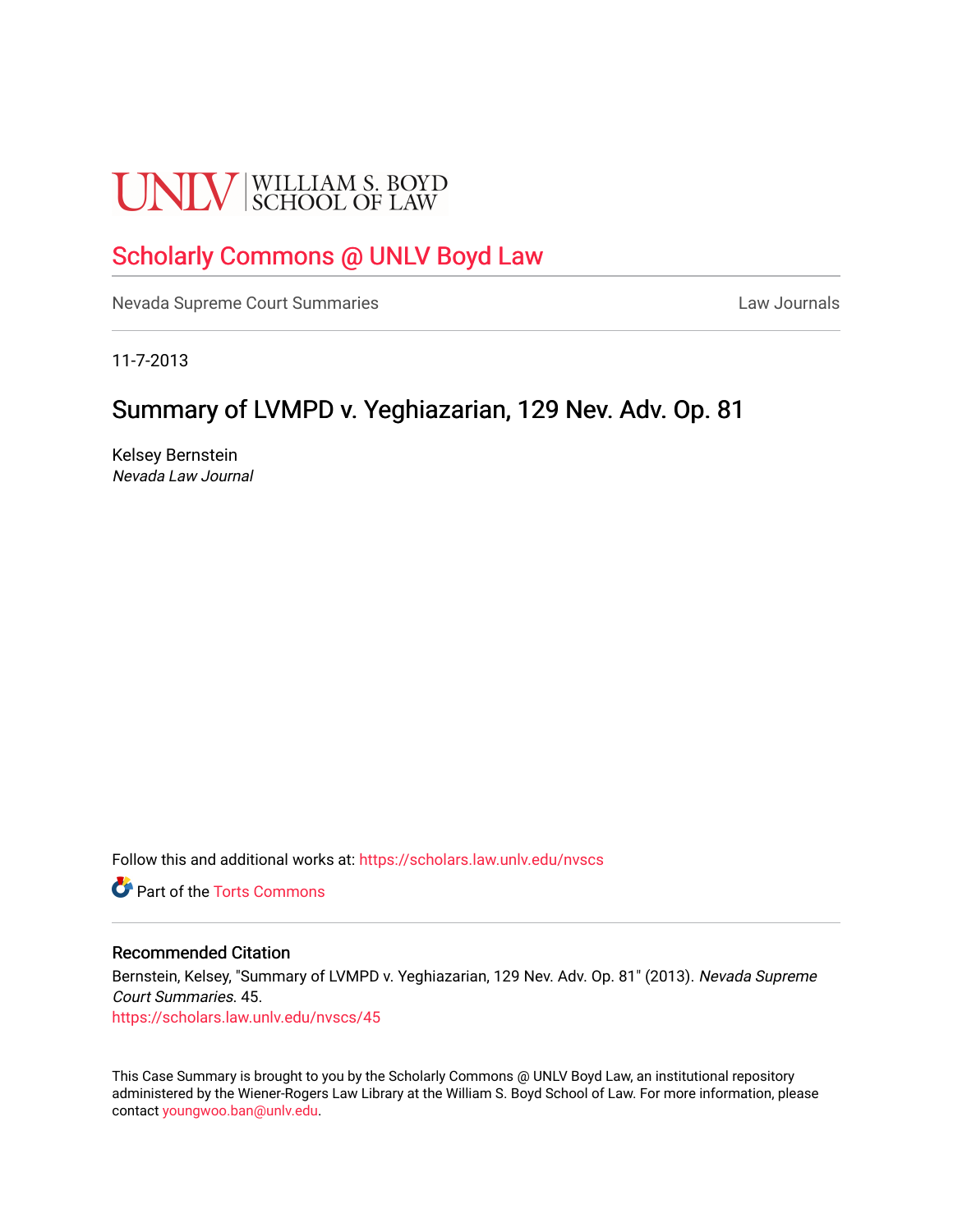Las Vegas Metropolitan Police Department v. Yeghiazarian, 129 Nev. Adv. Op. 81 (Nov. 7, 2013)<sup>1</sup>

## TORTS: EVIDENCE OF NEGLIGENCE, EXPERT TESTIMONY, DAMAGES, AND ATTORNEY FEES

#### **Summary**

The Court decided four issues: (1) Whether a deceased's blood alcohol content (BAC) may be submitted to show his comparative negligence in a wrongful death action; (2) whether a district court abuses its discretion by allowing an expert to testify based on an allegedly unreliable report; (3) whether a jury's damages award should be reduced based on comparative negligence before or after imposing a statutory damage cap; and (4) whether awards for attorney fees may include charges for nonattorney staff.

#### **Disposition**

BAC is not admissible when it is under the legal limit and there is no causal connection between the alleged intoxication and the accident. In addition, an expert can testify on issues he can calculate to a "reasonable degree of scientific certainty." Jury damages should be reduced on the basis of comparative negligence prior to imposing a final damages cap. Finally, the "reasonable attorney fees" authorized by statute may include charges of nonattorney staff.

#### **Factual and Procedural History**

Raymond Yeghiazarian was travelling westbound on Sahara Avenue and attempted a left turn on a green light. At the same time, appellant Las Vegas Metropolitan Police Department (LVMPD) Officer Jared Wicks was driving his patrol vehicle eastbound on Sahara Avenue. The speed limit was 45 miles per hour, but Officer Wicks was driving between 58 and 74 miles per hour. Officer Wicks did not have his police siren or lights activated.

Yeghiazarian entered the intersection and collided with Officer Wicks' patrol car. Yeghiazarian suffered multiple internal injuries, spending three weeks in a coma before death. A blood sample drawn from Yeghiazarian hours after the crash revealed that he had a BAC of .049 percent.

Five plaintiffs from Yeghiazarian's family filed a complaint against LVMPD and Officer Wicks (collectively, "LVMPD"), alleging negligence resulting in Yeghiazarian's death. LVMPD asserted that Yeghiazarian's death was caused by his own negligence. Prior to trial, LVMPD attempted to exclude the testimony of the Yeghiazarian family's expert witness, who would testify that Officer Wicks was traveling at 74 miles per hour. The district court denied the motion. The Yeghiazarian family then moved to exclude evidence of Yeghiazarian's BAC because it was unfairly prejudicial. The district court agreed and granted the motion. The Yeghiazarian family also offered to settle with LVMPD for \$200,000, but LVMPD rejected the offer.

At trial, the Yeghiazarian family won a \$2 million verdict. The jury found Raymond Yeghiazarian 25 percent negligent and Officer Wicks 75 percent negligent. The district court accordingly reduced the \$2 million verdict by 25 percent to \$1.5 million. After this reduction, the court applied the mandatory \$50,000 damages limitation, resulting in a final damages award of \$250,000, or \$50,000 for each of the five plaintiffs. The district court also awarded the Yeghiazarian family \$88,104.75 in attorney fees and \$9,631.53 in costs. LVMPD appeals the district court's judgment.

<u> 1989 - Jan Samuel Barbara, político establecido de la provincia de la provincia de la provincia de la provinci</u>

<sup>&</sup>lt;sup>1</sup> By Kelsey Bernstein<br><sup>2</sup> NEV. REV. STAT. § 48.035(1) (2013).

<sup>&</sup>lt;sup>3</sup> Hallmark v. Eldridge, 124 Nev. 429, 498-500, 189 P.3d 646, 650-51 (2008).<br>
<sup>4</sup> NEV. REV. STAT. §§ 41.141(2)(b)(1)-(2) (2013).<br>
<sup>5</sup> NEV. REV. STAT. § 41.035(1) (2007).<br>
<sup>6</sup> NEV. REV. STAT. § 17.115(4)(d)(3) (2013).<br>
<sup>7</sup>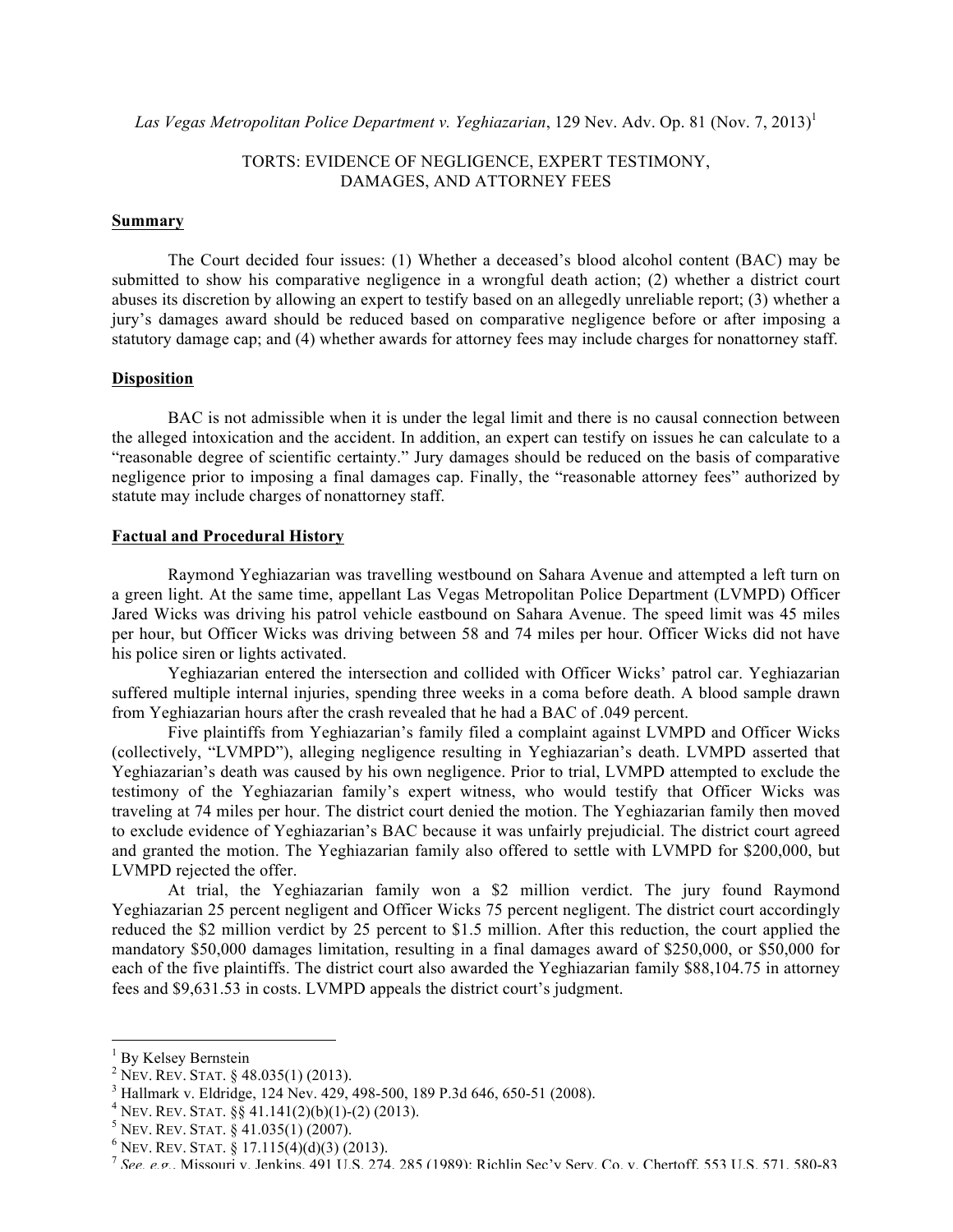#### **Discussion**

# *The district court did not abuse its discretion by excluding evidence of Raymond's BAC*

"Relevant evidence may be excluded if, among other things, its 'probative value is substantially outweighed by the danger of unfair prejudice."<sup>2</sup> Here, LVMPD attempted to introduce Yeghiazarian's alcohol consumption as substantive evidence without a causal connection between the alleged intoxication and the accident. Since Yeghiazarian's BAC was under the legal limit, admission of the BAC level would have required the jury to speculate as to its effects on Yeghiazarian's reaction time and judgment. Without other evidence suggesting the level and effect of his intoxication, Yeghiazarian's BAC is substantially more prejudicial than probative.

#### *The district court did not abuse its discretion in permitting the Yeghiazarian family's expert to testify*

. The Court previously articulated three main requirements for admissible expert testimony: (1) qualification, (2) assistance (whether the testimony is relevant and the product of reliable methodology), and (3) limited scope.<sup>3</sup> LVMPD argues that the expert should not have been allowed to testify because there was no assistance: his report was based on speculation and conjecture. However, the expert used reports, diagrams, and pictures produced by LVMPD, and the facts used by the expert were an appropriate topic for cross-examination. Accordingly, the expert was "able to calculate to a reasonable degree of scientific certainty" variables such as the vehicles' starting positions, impact speeds, and general collision angles. Thus, the district court did not abuse its discretion in allowing the expert to testify.

#### *The district court correctly calculated damages under NRS 41.035*

NRS 41.141(2)(b)(1) and (2) allows the jury to return a verdict allocating a percentage of negligence to each party.<sup>4</sup> In addition, NRS  $41.035(1)$  at the time of the accident limited awards for damages in tort actions against state entities to \$50,000.<sup>5</sup> The jury's final award in this case encompassed the amount of the \$2 million general verdict minus the 25 percent comparative negligence, rendering a final award of \$1.5 million. Because the jury's award could not exceed \$50,000 per plaintiff, the district court correctly reduced the award *after* adjusting for Yeghiazarian's comparative negligence.

#### *The district court did not abuse its discretion in awarding attorney fees*

NRS 17.115(4)(d)(3) provides if a party rejects a settlement offer and fails to obtain a more favorable judgment, the district court may order that party to pay the other party's "reasonable attorney's fees" from the date of the offer to the entry of the judgment.<sup>6</sup> Since LVMPD rejected the Yeghiazarian family's offer of \$200,000, the Yeghiazarian family is entitled to reasonable attorney's fees for the specified period. Furthermore, as the U.S. Supreme Court, the Ninth Circuit, and other jurisdictions have

<sup>&</sup>lt;u> 1989 - Jan Samuel Barbara, político establecido de la provincia de la provincia de la provincia de la provinci</u>

<sup>&</sup>lt;sup>2</sup> NEV. REV. STAT. § 48.035(1) (2013).<br><sup>3</sup> Hallmark v. Eldridge, 124 Nev. 429, 498-500, 189 P.3d 646, 650-51 (2008).<br><sup>4</sup> NEV. REV. STAT. §§ 41.141(2)(b)(1)-(2) (2013).<br><sup>5</sup> NEV. REV. STAT. § 41.035(1) (2007).<br><sup>6</sup> NEV. REV